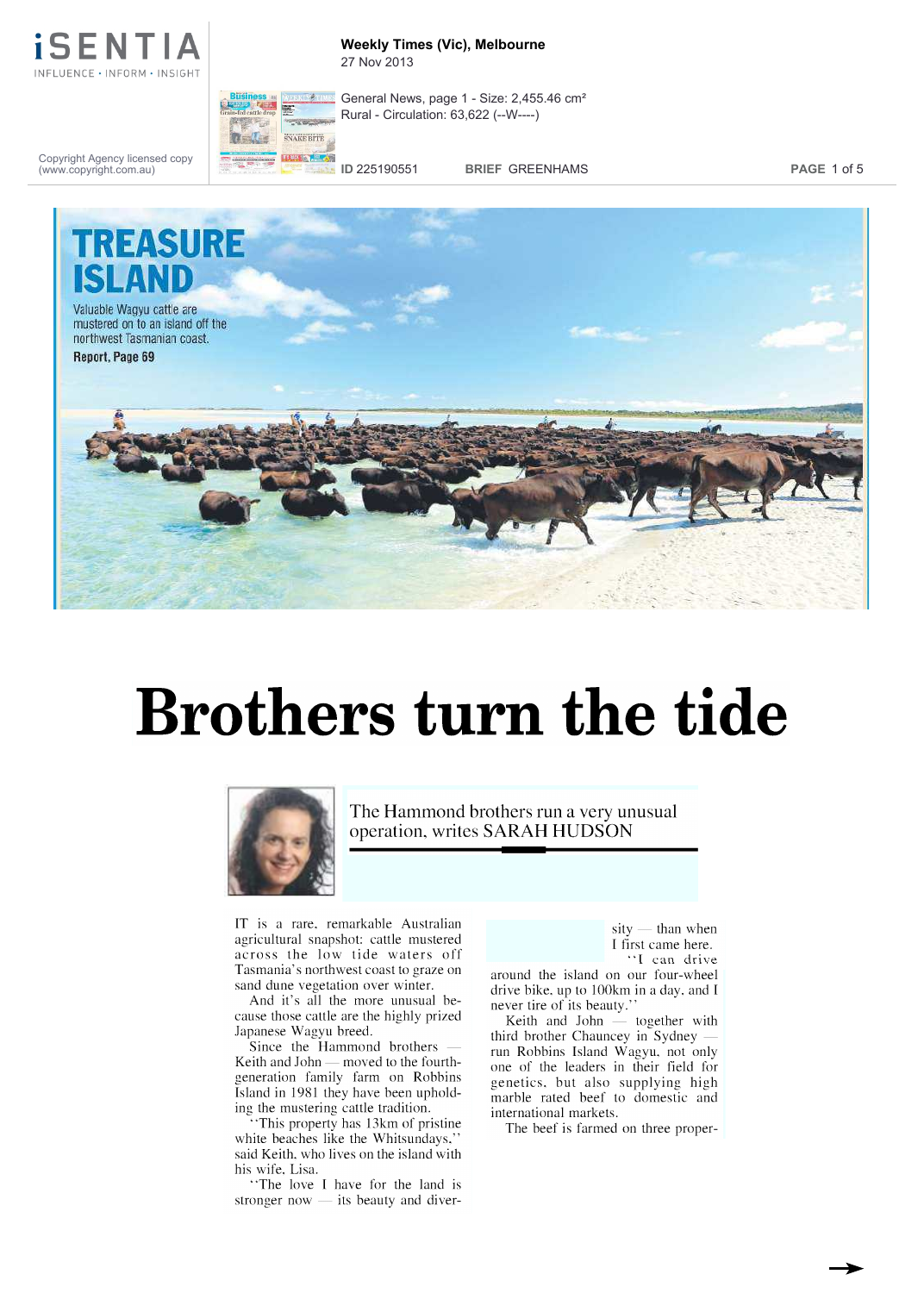

## **Weekly Times (Vic), Melbourne**

27 Nov 2013

General News, page 1 - Size: 2,455.46 cm² Rural - Circulation: 63,622 (--W----)

Copyright Agency licensed copy (www.copyright.com.au)

**ID** 225190551 **BRIEF** GREENHAMS **PAGE** 2 of 5

ties, Robbins Island (10,125ha), Walker Island (700 ha) and on the mainland at Montagu (240ha), where John lives with his wife, Rochelle. The family has owned Robbins and Walker islands since the early 1900s.

With mustering of cattle between the islands and the mainland, the Hammonds have a total of 2000 breeding cows, classified as either full blood (100 per cent of genetics from Japan) or pure bred (93.75 per cent or above).

Half of the herd, the steers, about 1000 a year, are bred to 18 months of

age or 400kg before being sent to the Australian Agricultural Company for a long feed of up to 500 days, then slaughtered at 420 -440kg dressed weight and sold domestically and internationally. These steers have a marble score average of about eight with plenty reaching the top mark of nine, according to Keith.

The heifers, are grass fed on their Tasmanian properties for three years before being sent to Greenham abattoir in nearby Smithton, at 300kg dressed weight. The beef is then marketed under the Robbins Island Wagyu brand through Asia and Australia. About 30 heifers are slaughtered every two weeks.

Continues Page 70

## Tassie brothers turn the tide with Wagyu

## From Page 69

While Robbins Island Wagyu uses some of the best genetics available  $-$  including breeding polled cattle and elite soft fat genes - the Hammond's road to success has not always been smooth. As early pioneers of Australian Wagyu, their learning has been through trial and error.

Keith was born in Tasmania where his mother Mary's family had been pioneers in the

state's shipping and aviation. beef farm -But he lived on a 1620ha wheat farm in Oklahoma, in the US, from the age of five to 21, when his American father Gene moved the family back to his home country.

After studying law in the US, Keith, 54, said he had no plans to become a farmer, but it was parents had purchased from his mother's family in 1958 and had subsequently been leased as a

that drew him back.

"Our father had burnt us all out on the wheat farm. We were available labour. He pushed us pretty hard. We didn't have a passion for it," he said.

Robbins Island  $\equiv$  which his cropping farm with old tractors "It was a completely different scenario to farming beef in Tasmania. In Oklahoma it was a and equipment, flat, plain country.

"It didn't have the beauty,

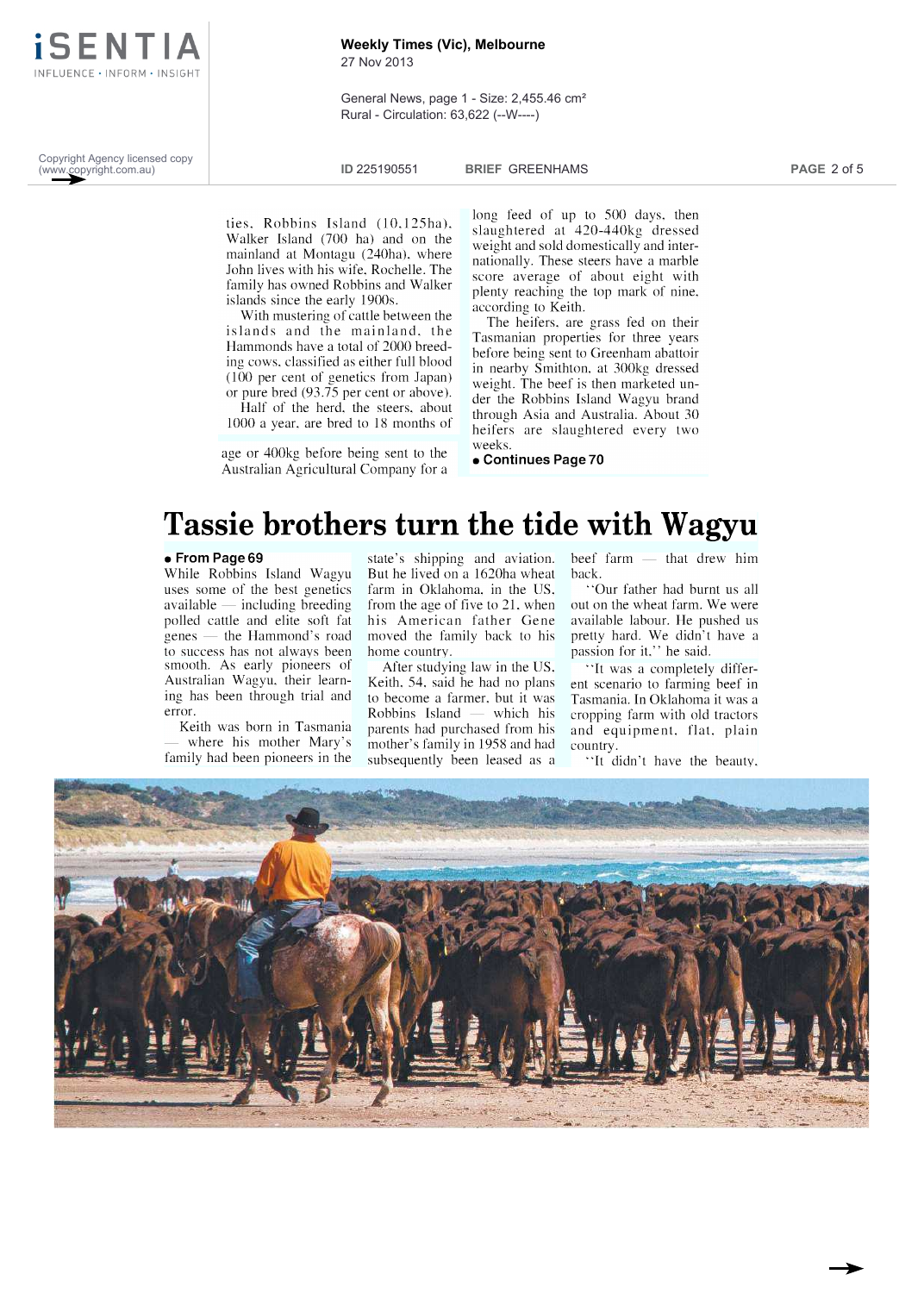iSENTI INFLUENCE · INFORM · INSIGHT

## **Weekly Times (Vic), Melbourne**

27 Nov 2013

General News, page 1 - Size: 2,455.46 cm² Rural - Circulation: 63,622 (--W----)

Copyright Agency licensed copy (www.copyright.com.au)

**ID** 225190551 **BRIEF** GREENHAMS **PAGE** 3 of 5

oceans, beaches and variety of above the average.<br>Tasmania." With flushing for embryos Tasmania."

Keith moved to Robbins Island in 1980, joined by John the year after and together they set about learning the art of farming Angus and Hereford cattle.

When their father died in 1991 Keith and John decided to move into a niche beef market, not certain that the long -term returns in Angus were strong enough.

"We felt Asia was where our main market would be in the future and we decided Black Wagyu would be the best breed to get into.'

Their timing was perfect.

With the Japanese notective of Wagyu, their national treasure, in 1992 a

rare trade protocol between the US and Japan saw genetics released, adding to an existing pure bred herd in the US established in the 1970s.

The brothers took advantage of the protocol to import 200 frozen embryos from Canada and the US, which they implanted into surrogate Angus cows. In subsequent years the

Hammonds produced more than 6000 embryos, with a 50 -60 per cent conception rate, slightly

above the average.

about every three to four months, their best cow produced 150 live calves, before she naturally produced her first calf.

Keith said the more embryo transfers and artificial insemination they did, the better they became.

"It's luck, having a cow with good fertility, but we also found in getting the best quality embryo (grade one) we needed to feed on old hay, low protein  $grain$  pellet  $-9$  per cent protein and a bare paddock, making sure they were worm -free and had no trace element deficiencies," he said.

"We also used very low doses of hormones.

"In an Angus cow you might use a total of 14mL of follicle stimulant hormone, but we would use 5mL, about a third of that of an Angus.

"Wagyus are very sensitive to the drug.

"We also had better conception rates with embryos flushed from cows than heifers."

Over the years they have added to those initial embryos with bulls and semen from the US, and in 2005 they bought 103 full-blood cows and calves from NSW.

These days the brothers join 60 per cent of the herd in spring, for calving in September, with 40 per cent joined in autumn, for calving in April and May.

This ensures a supply all year round, but also means the spring herd can take advantage of sand dune vegetation through winter (when pasture grasses are scant), which leads to those remarkable pictures of cattle on the beach. "They feed

grass, native species and seaweed and there's lots of shelter and warmth while they're on the beach, too.'

Weaned calves are given supplementary grass silage and hay at the farm at Montagu.

For 15 years Keith and John sold their beef as live trade through a Japanese feedlot, but when the global financial crisis hit in 2007 they "hit a snag", realising they were tied to just one market.

their current relationship with the Australian Agricultural Company and Greenhams.

Keith said while their beef was a small slice of Greenhams market, the abattoir nevertheless tender -stretched their meat and "made a big effort to present the product", which has seen it win food awards around the nation.

In changing their market, the Current Course et al., Alex, is just Hammonds turned their attention to the growing demand for grass -fed beef, with no growth hormones (illegal in Tasmania) and no supplements.

Keith said they were still

learning much about tarming Wagyu, adding that their goal was to reach two years' fattening of cattle, rather than three.

"Genomics testing is playing a huge role in moving the industry forward.

on marram suited for long feeding or not. "I can see a day when technology gets to the point we're able to send off DNA from a young calf to see whether it's

"It costs a lot to long feed cattle and if they don't perform it can be an expensive exercise," he said.

A key focus has been refining the genetics to produce polled cattle.

 $\frac{1}{2}$  and they developed produce elite soft fat genes. A growing interest in polled Wagyu means the Hammonds are well placed to supply these genetics. In addition, they have been DNA testing in Japan for the last decade for cattle that

"The melting point for Wagyu fat with the soft fat gene is 3C lower than other breeds of cattle and the fat is also higher in monounsaturated fatty acids. Now we just need to get that recognised," he said.

In the meantime, the next generation of Hammonds will be coming on board, continuing the family tradition.

about to graduate from Oklahoma State University with a degree in animal science and business agriculture.

"He loves the property here, riding on the horses, mustering the cattle." Keith said.

**6** Genomics testing is playing a huge role in moving the industry forward. 5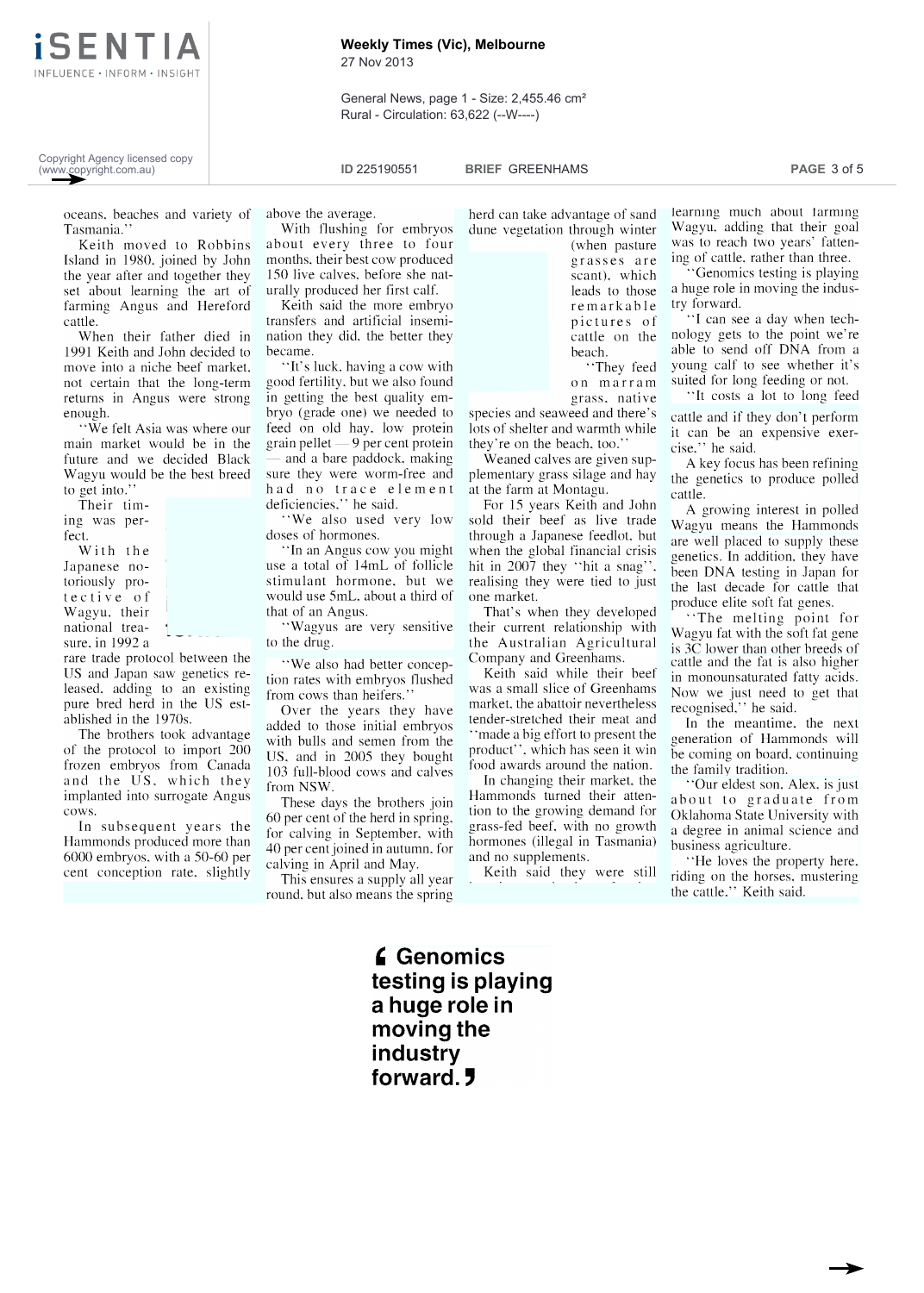

Copyright Agency licensed copy (www.copyright.com.au)

**Weekly Times (Vic), Melbourne** 27 Nov 2013

General News, page 1 - Size: 2,455.46 cm² Rural - Circulation: 63,622 (--W----)

**ID** 225190551 **BRIEF** GREENHAMS **PAGE** 4 of 5





**Beef and reef:** The Hammond brothers herd their Wagyu cattle between Robbins and Walker islands off Tasmania's northwest coast<br>to graze on the sand dune vegetation and seaweed.